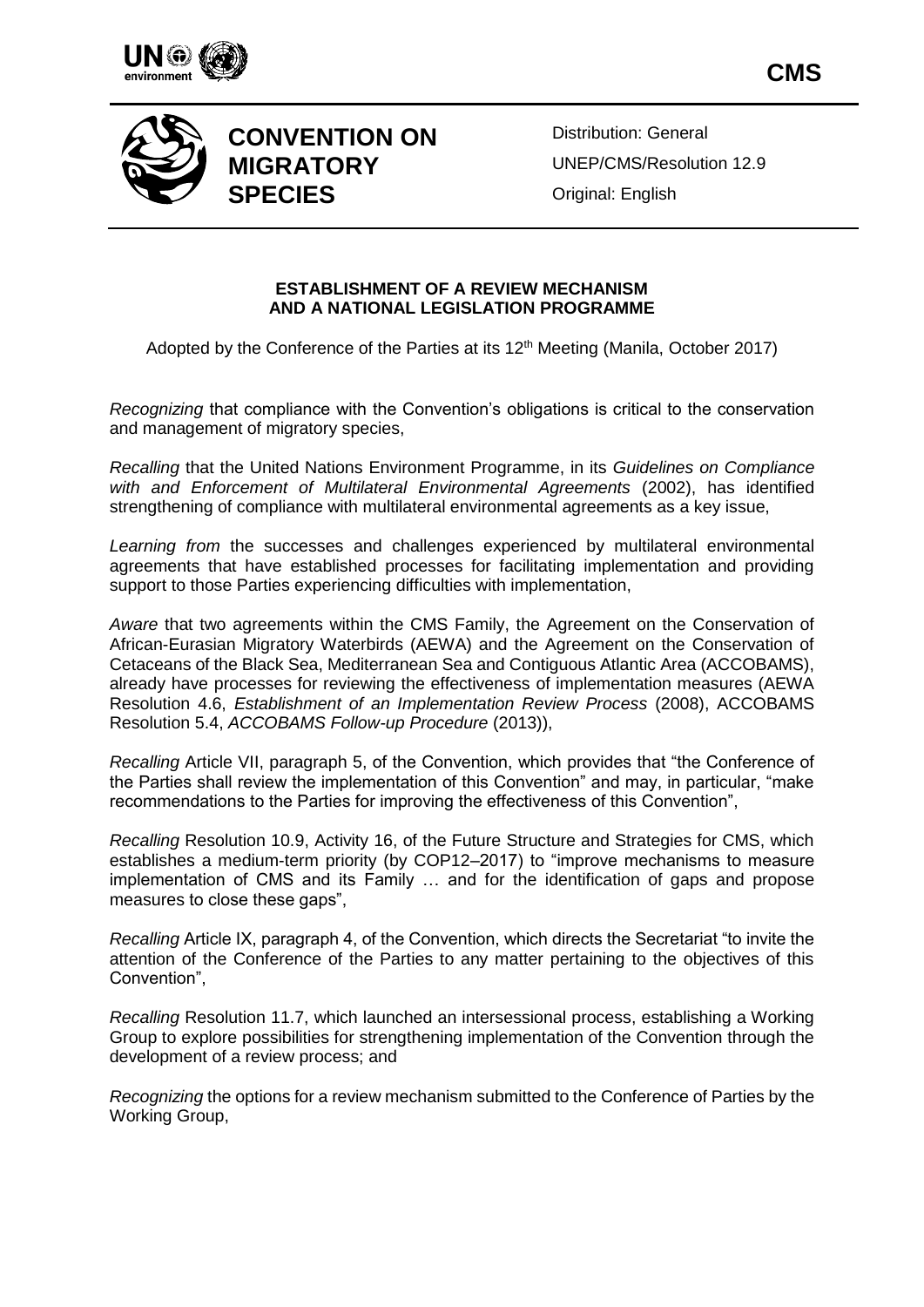#### *The Conference of the Parties to the Convention on the Conservation of Migratory Species of Wild Animals*

- 1. *Decides* to establish a review mechanism to facilitate compliance with the obligations set out in Articles III.4, III.5, III.7, and VI.2 of the Convention ("implementation matters");
- 2. *Decides* also to establish a National Legislation Programme to support strengthening the implementation of the Convention through national legislation and support Parties, if needed, in developing or improving relevant national legislation.

# **I. Review Mechanism for Specific Implementation Matters**

# **A. General principles**

The Review Mechanism shall operate according to the following general principles:

- 1. A supportive, non-adversarial and facilitative approach is taken towards implementation matters, with the aim of ensuring long-term compliance with Articles III.4, III.5, III.7, and  $VI.2$
- 2. Implementation matters are handled in a time-efficient manner. Implementation measures are applied in a fair, consistent, transparent and consultative manner.
- 3. Generally, findings and reports on implementation matters are treated in an open and transparent manner. However, communications between the Secretariat and individual Parties on specific implementation matters are generally confidential.
- 4. Reviews are done in a synergistic and cooperative manner with other relevant processes both within and outside CMS, if needed and if time allows, taking into account the specificity of CMS obligations.
- 5. The principles of flexibility and adaptability are incorporated to enable the review process to remain efficient over time.
- 6. The review process is guided by the principle of cost-effectiveness.

# **B. Bases for the review process**

The bases for initiating the review process shall be:

- 1. The triennial review of National Reports by the Secretariat; or
- 2. Information submitted to the Secretariat, when an implementation matter arises, by:
	- a) Self-reporting by Party
	- b) Party-on-Party reporting
	- c) The Secretariat
	- d) The Standing Committee
	- e) Any body or agency technically qualified in protection, conservation and management of migratory species, which is either:
		- 1) an international non-governmental agency or body; or
		- 2) an accredited national non-governmental agency or body.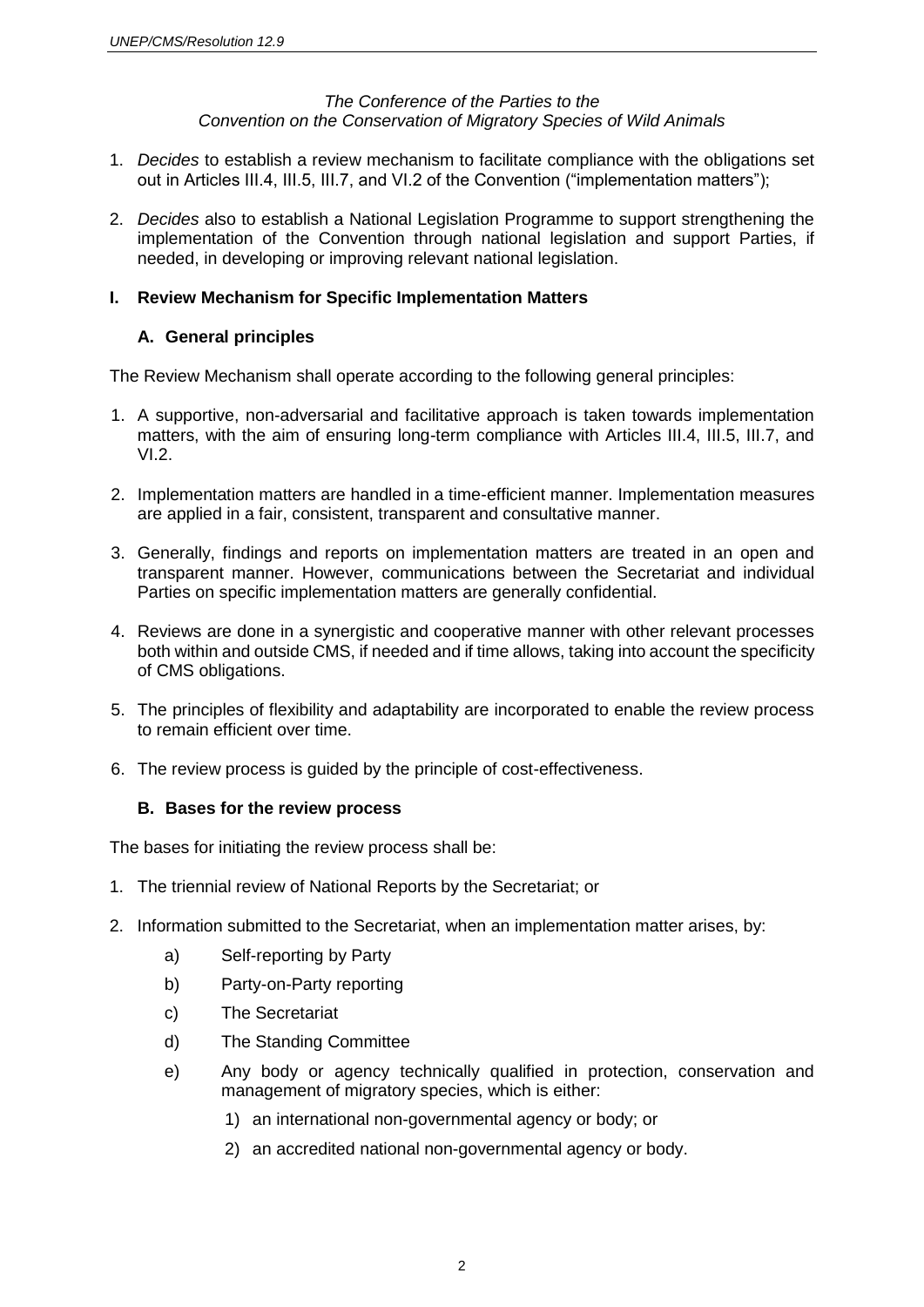# **C. Handling and screening of implementation matters by the Secretariat**

- 1. When information on an implementation matter is communicated to the Secretariat, the Secretariat shall:
	- a) Provide the Party concerned with the information received on the template accepted by the Standing Committee and give the Party an opportunity to respond if it so wishes.
	- b) Determine whether the information submitted is admissible based on the following criteria:
		- 1) Is in writing using the template accepted by the Standing Committee;
		- 2) Is not anonymous;
		- 3) Is not trivial or ill-founded;
		- 4) Is supported by sufficient evidence substantiating the submission;
		- 5) Includes details as to which specific implementation matters are concerned;
		- 6) Includes details on efforts taken to address the matter with the Party concerned; and
		- 7) Is based on the requirements of the Convention and this Resolution.
	- c) Screen the information received with the assistance of the Scientific Council, which shall act in accordance with its remit, on scientific and technical matters, if needed. The screening shall also take into account any information received from the Party concerned.
- 2. The Secretariat may draw upon information from final decisions on compliance by the CMS Family Agreements and other multilateral environmental agreements, in particular, the Bern Convention, Ramsar Convention, the Convention on International Trade in Endangered Species of Wild Fauna and Flora (CITES) and the World Heritage Convention relating to shared species and their habitats when performing its functions under this Resolution.
- 3. Information and communications between the Secretariat and individual Parties on specific implementation matters shall be treated as confidential, unless the Party concerned waives the confidentiality.
- 4. Where the Secretariat has decided that the information may be admissible, it shall inform the Party concerned and give the Party concerned the opportunity to provide comments within a reasonable time limit and/or to address the matter within reasonable time limits, if necessary with the assistance of the Secretariat.
- 5. If an implementation matter has been clearly identified and the Party fails to address the matter within a reasonable time, the matter shall be brought to the attention of the Standing Committee by the Secretariat, in direct contact with the Party concerned. This must be done in writing setting out the details of the relevant Convention obligations, and an assessment of the reasons the Party concerned may be unable to meet those obligations.

#### **D. Review bodies**

1. The Standing Committee shall perform the functions of the review body with the support of the Scientific Council, if needed.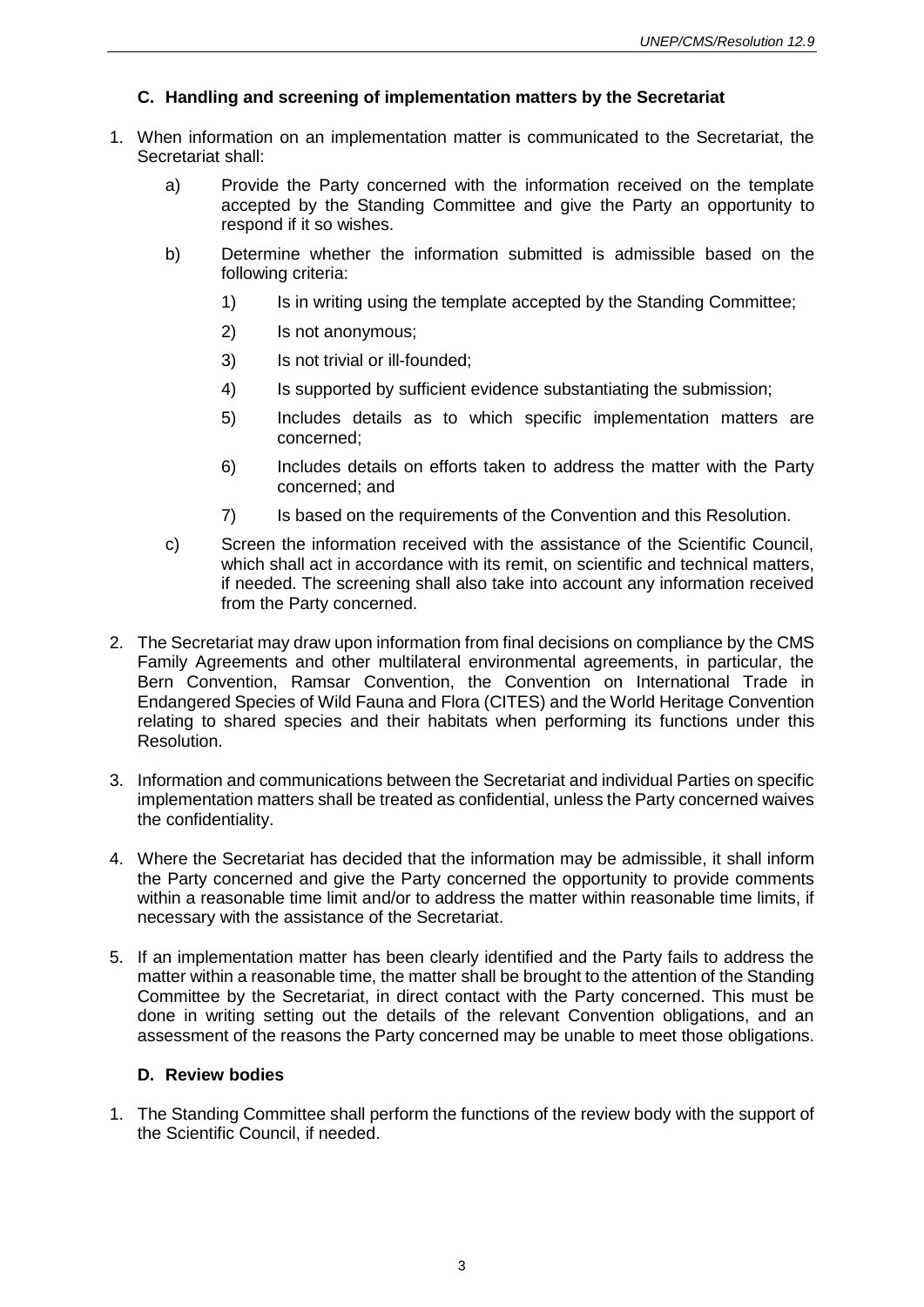- 2. The Conference of the Parties directs, oversees, and provides general policy guidance on implementation matters and may delegate tasks to the Standing Committee in accordance with the Convention.
- 3. When the Conference of the Parties decides to carry out itself the tasks delegated to the Standing Committee, it shall follow the same procedures as those described for the Standing Committee.

#### **E. Handling of implementation matters by the Standing Committee**

After commencement of the review process, the Standing Committee may draw upon National Reports and any other type of information that the Standing Committee deems relevant and reliable.

#### **F. Procedures for review**

- 1. The Standing Committee shall reject implementation matters which it considers to be trivial or ill-founded. Such matters will be discussed at regular meetings of the Standing Committee or by postal procedure as per the Standing Committee Rules of Procedure.
- 2. Where the Standing Committee decides that the submission is not trivial or ill-founded, it shall notify the Party concerned, which shall be given the opportunity to provide comments within a reasonable time frame.
- 3. The Party concerned has the right to participate in discussions with respect to an implementation matter concerning that Party, in accordance with the Rules of Procedure of the relevant body.
- 4. The Standing Committee shall protect the confidentiality of information and communications it receives from the Party concerned, unless the Party waives the confidentiality.
- 5. Where implementation matters are identified, the Party concerned is given every opportunity to correct them within a reasonable time frame.
- 6. Following identification of an implementation matter, and when a Party has not addressed the matter within a reasonable time frame, any of the following measures may be taken by the Standing Committee:
	- a) provide further advice, information and appropriate facilitation of assistance and other capacity-building support to the Party concerned;
	- b) request further information or special reporting from the Party concerned;
	- c) provide in-country assistance, technical assessment or a verification mission, upon consultation and agreement with the Party concerned;
	- d) issue a written caution, requesting a response and offering assistance;
	- e) alert other relevant Parties that a Party requires assistance with regard to a particular implementation matter;
	- f) issue a warning to the Party concerned;
	- g) request an implementation action plan (developed in consultation between the Standing Committee and the Party concerned) to be submitted to the Standing Committee by the Party concerned identifying challenges and appropriate steps, a time frame for when those steps should be completed and means to assess satisfactory completion.